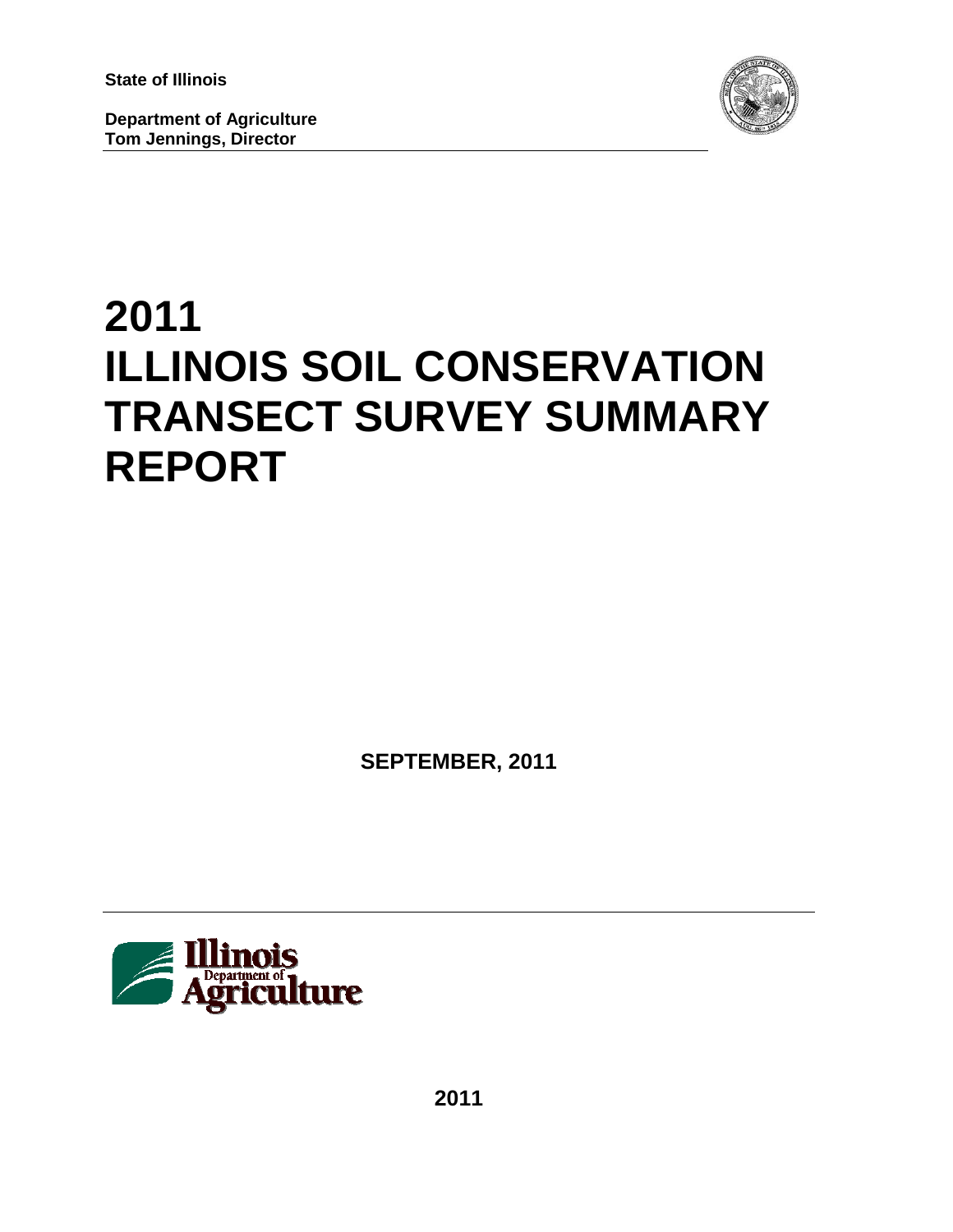# **ILLINOIS SOIL CONSERVATION TRANSECT SURVEY SUMMARY**

## **Introduction**

The results of the thirteenth statewide Soil Conservation Transect Survey conducted in the spring and early summer of 2011 indicates that Illinois producers conducted more tillage operations possibly to level fields from ruts and alleviate compaction created by wet field conditions over the two previous years. The survey, initiated by the Illinois Department of Agriculture (IDOA), involved the cooperation of Illinois' 98 Soil and Water Conservation Districts (SWCDs), and the USDA Natural Resources Conservation Service (NRCS). The biennial surveys measure progress in reducing soil erosion to T or tolerable soil loss levels statewide. The tolerable soil loss for most soils is between 3 and 5 tons per acre per year. This is the amount of soil loss that can theoretically occur and be replaced by natural soilbuilding processes. Reducing soil loss to T is essential to maintaining the long-term agricultural productivity of the soil and to protecting water resources from sedimentation due to soil erosion.

### **Transect Survey Background**

The Soil Conservation Transect Survey provides a snapshot of the current status of soil conservation efforts on agriculture land in Illinois. Survey results provide data on the presence of conservation practices in each county, as well as an estimate of remaining land treatment needs.

Since 1982, the Conservation Technology Information Center, in cooperation with local SWCDs and the NRCS, has conducted an annual survey of tillage practices. During the 1980s, local staff estimated usage of various conservation tillage systems within their county. Although this method required only a small amount of time to complete the survey, it was soon recognized that a different procedure was needed to provide more useful data.

In an effort to improve the quality of the county-level data generated for the annual tillage survey, representatives from the state's natural resource management agencies and organizations met in 1993 and reviewed several survey options. The group recommended a county transect-survey method for use in Illinois. In conducting the transect survey, SWCD and NRCS staff collect data from approximately 450 fields along a random route that intersects each township in the county twice. The survey is conducted on a biennial basis after the crops are planted in the spring. Some counties with a significant amount of small grains conduct an additional survey in the fall to collect data on fall-planted crops.

Information on tillage systems and crop residue amounts is collected at more than 49,000 points across the state. In addition to collecting information on crop residue management and tillage practices, the surveyors also collect data on sheet/rill and ephemeral soil erosion. After the survey is completed in the 97 counties in Illinois that conduct a cropland survey, the data is sent to the Illinois Department of Agriculture to be analyzed. Data for each county and the entire state are available on soil loss relative to "T", the presence of ephemeral erosion, and tillage systems used to plant crops.

The transect surveys were conducted annually from 1994 through 2002. In 2002, the survey switched to a biennial format and was conducted in 2004 and 2006. The 2008 survey was postponed until 2009 due to adverse conditions. The biennial schedule has been resumed with the running of the survey in 2011. The data continues to provide an opportunity to analyze trends in tillage systems, crop residue cover, sheet/rill erosion and ephemeral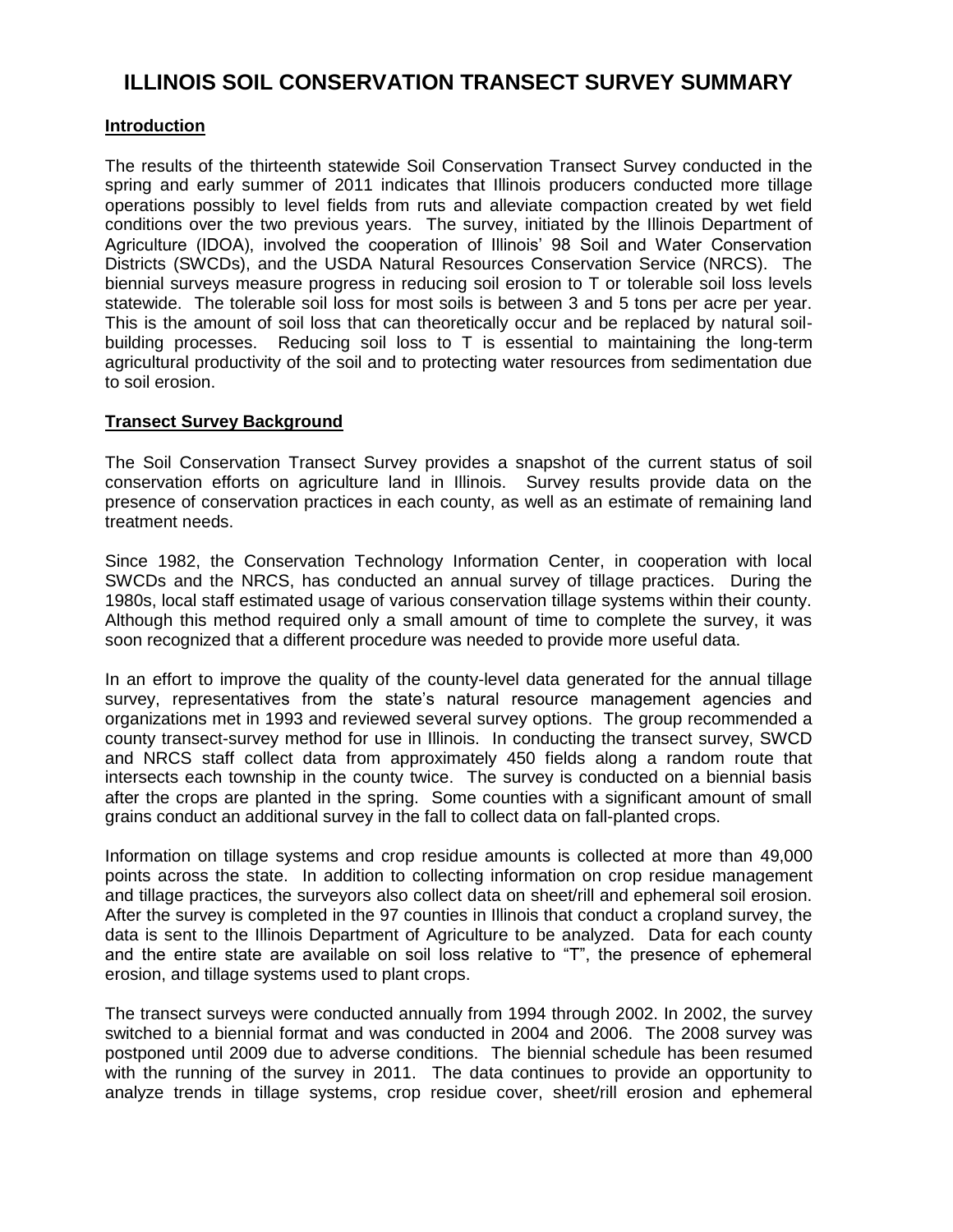erosion. A brief analysis of the data is included in the summary tables and narrative that follows.

### **Soil Savings Trends**

Table 1 summarizes soil loss data by T value for 1994 through 2011. The soil loss estimates for 1997 – 2011 were developed using the Revised Universal Soil Loss Equation (RUSLE), which was adopted as the formula for predicting soil loss by the NRCS in 1997. The National Resource Inventory (NRI) is conducted by NRCS every five (5) years to measure trends in soil conservation. The NRI provides data that are statistically reliable at the state level. While the Transect Survey data are not statistically reliable at the state or county level, the survey provides much detailed information that is useful for local planning and strategy development.

The 2011 survey showed that 84.2% of the points surveyed were at or below T (tolerable soil loss levels). This figure represents a drop of about 1% from what was recorded in 2009 and was 2% lower than the highest amount recorded in 1998. The 1994 Soil Conservation Transect Survey, the first ever conducted, used the USLE to estimate that 74.1% of the points surveyed were meeting T. Previous surveys conducted by the NRCS using the USLE indicated that 59.4% of the total cropland acres were at T or less in 1982, 67.7% were at T or less in 1987, 73.6% were at T or less in 1992, and 78.4% of the state's cropland was at, or less than, the tolerable soil loss level in 1997.

The 2011 results also indicate that about 15.8% of the points surveyed were still exceeding tolerable soil loss levels. About 5% of the points surveyed exceeded 2T. For most of the survey points at which estimated soil loss was greater than T, estimated soil losses were 6 to 10 tons per acre per year. In a lot of cases slight adjustments in management systems to retain more crop residue on these acres could bring the soil loss to T or below.

#### **Tillage System Trends**

The survey also provided information on tillage systems used in planting corn and soybean crops this past spring, and small grain crops last fall. The data for 1994 through 2011 are summarized in Tables 2 through 5. Statewide, the survey showed that 24.2% of all fields planted to corn, soybean and small grain crops were farmed using no-till practices, which leave the soil virtually undisturbed from harvest through planting.

For these crops, this amounts to a 5% decrease from the number of fields planted by no-till in 2009, and a 9% decrease from the highest recorded amount of no-till recorded in 2006 of 33.2%. It appears a large portion of the decease in no-till was shifted to mulch-till as the percent of mulch-till increased 5% from the amount recorded in 2006.

To qualify as mulch tillage, at least 30% of the residue from the previous crop must remain on the soil surface after being tilled and planted. Residue is important because it shields the ground from the eroding effects of rain and helps retain moisture for crops. Mulch-till and notill are conservation tillage systems because they both leave at least 30% residue on the soil surface after planting.

As stated earlier, the apparent shift of some fields from no-till to a full-width tillage system may be the result of wet field conditions over several years that have increased the need to till fields to reduce compaction and/or leveling of ruts to allow for planting. It remains to be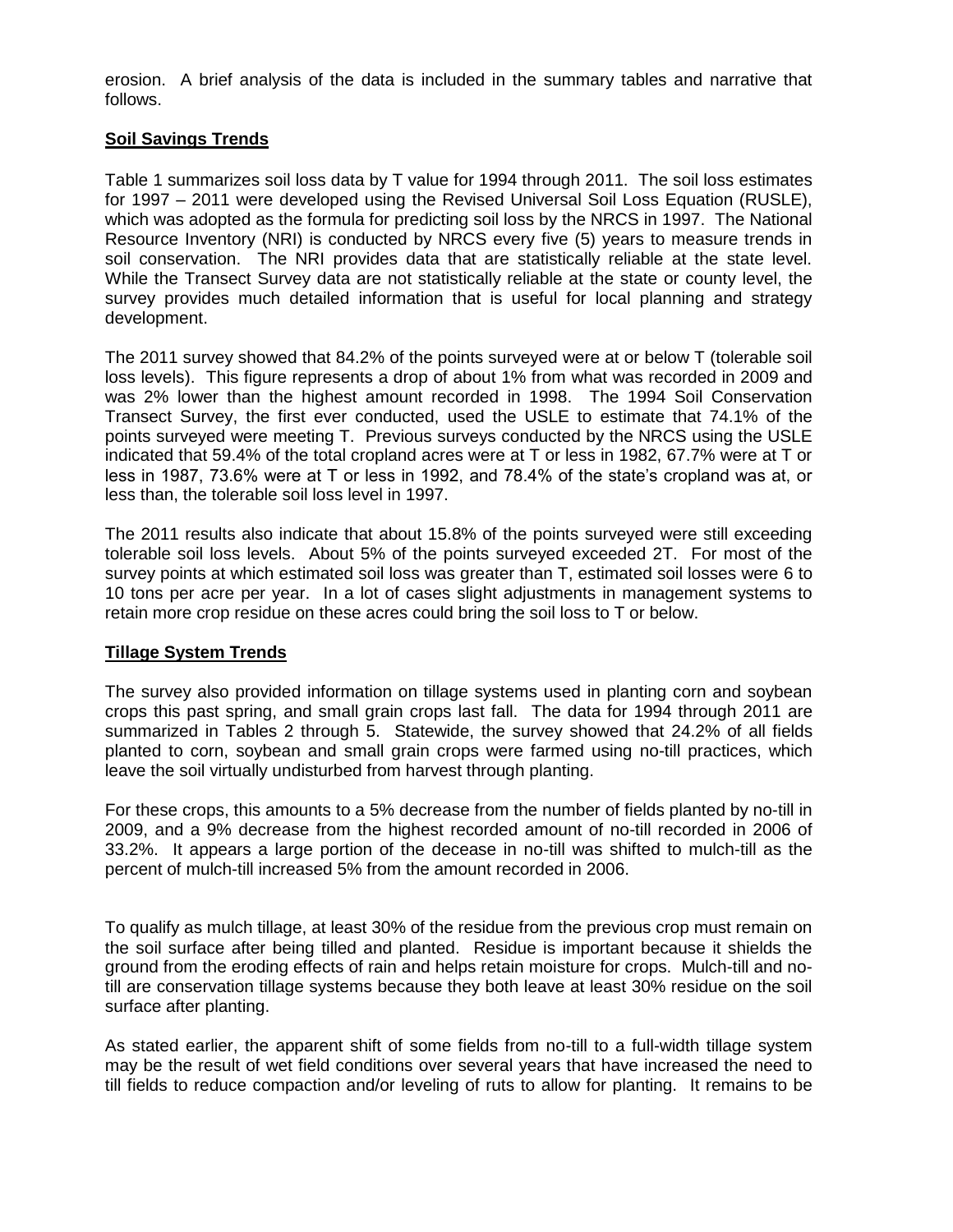seen if this years reduction of fields planted by no-till is a small setback or the beginning of a trend.

Statewide, 31.8% of the cropland fields surveyed in 2011 were planted conventionally, which leaves less than 15% of the soil surfaced covered with crop residue after planting. This level of residue does not provide sufficient protection from erosion on fields with steep slopes. Fortunately this year's results did not show a significant increase in the fields planted by a conventional system.

#### **Ephemeral Concentrated Flow Erosion Trends**

Since 1995, surveyors have collected data on ephemeral or gully erosion in surveyed fields. Surveyors identify fields in which ephemeral erosion has occurred or is likely to occur in areas of concentrated surface water flow. This type of erosion requires structural conservation practices, such as grassed waterways, in addition to tillage or other cultural erosion control practices.

In both 1995 and 1996, the Transect Survey documented either ephemeral or gully erosion on 14% of the fields. In 1997, the number of fields increased to 16%. In 1998, the percentage of cropland fields with ephemeral/gully erosion increased to 22%. Heavy spring and summer precipitation was a factor in the increase of ephemeral/gully erosion from 1997 to 1998. In 1999, surveyors noted ephemeral or gully erosion on 18% of the fields.

The surveys conducted from 2000 through 2009 showed the ephemeral and gully erosion at 22% to 26%. The 2011 survey is the first one in over 10 years that has recorded just fewer than 20% of the fields experiencing ephemeral erosion. This observation may be due to the increase in tillage that may have closed gullies before the surveyors observed the fields after crops were planted or the increase in conservation practices applied over the past several years.

#### **Summary**

The Illinois Department of Agriculture, local Soil and Water Conservation Districts and the USDA Natural Resources Conservation Service will use the survey data to plan future conservation efforts. The information will be vital in determining the course of action each Soil and Water Conservation District will take to reach Illinois' goal of reducing soil erosion and sedimentation and improving water quality. Contact the local SWCD office for county level data.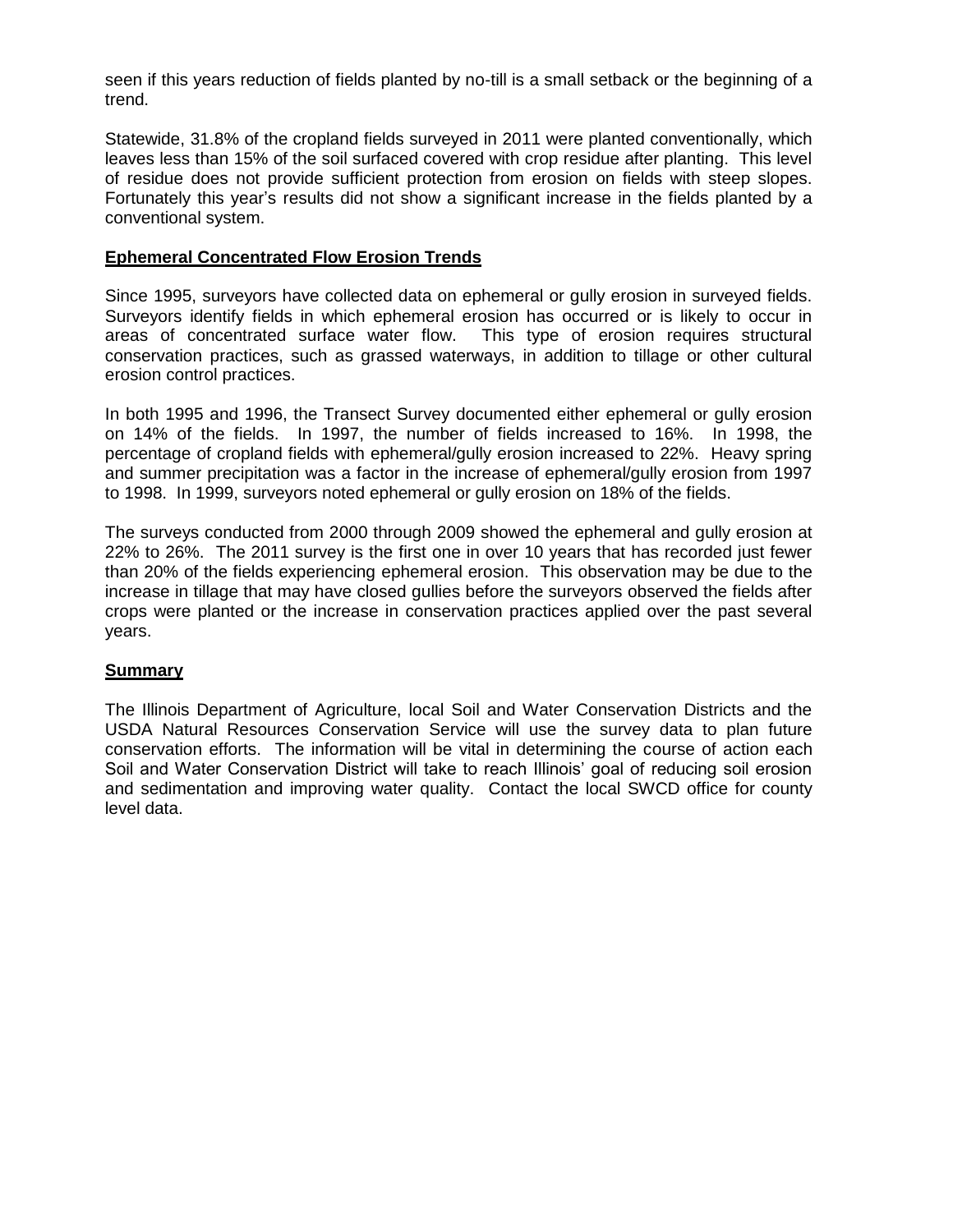# **TABLE #1**

# **PERCENT OF POINTS SURVEYED WITH RELATIVE SOIL LOSS BY T VALUE 1994 – 2011**

| Year  | $\leq$ T | $1-2$ T | >2T | <b>Unknown</b> | Total % |
|-------|----------|---------|-----|----------------|---------|
| 2011* | 84.2     | 10.9    | 4.9 | 0.0            | 100     |
| 2009* | 85.4     | 10.2    | 4.4 | 0.0            | 100     |
| 2006* | 85.8     | 10.2    | 4.0 | 0.0            | 100     |
| 2004* | 84.9     | 10.7    | 4.4 | 0.0            | 100     |
| 2002* | 85.0     | 10.8    | 4.2 | 0.0            | 100     |
| 2001* | 85.0     | 10.6    | 4.1 | 0.3            | 100     |
| 2000* | 85.7     | 10.4    | 3.6 | 0.3            | 100     |
| 1999* | 85.7     | 10.5    | 3.6 | 0.2            | 100     |
| 1998* | 86.5     | 9.9     | 3.4 | 0.2            | 100     |
| 1997* | 86.2     | 9.8     | 3.7 | 0.3            | 100     |
| 1996  | 76.2     | 14.8    | 6.4 | 2.6            | 100     |
| 1995  | 76.7     | 15.3    | 6.3 | 1.7            | 100     |
| 1994  | 74.1     | 16.7    | 7.1 | 2.1            | 100     |

\*(RUSLE used to calculate soil loss)

## **TABLE #2**

# **PERCENT OF POINTS SURVEYED WITH INDICATED TILLAGE SYSTEMS USED FOR CORN, SOYBANS & SMALL GRAINS 1994 – 2011**

| Year | <b>Conventional</b> | <b>Reduced</b> | <b>Mulch</b> | No-Till | <b>NA/Unknown</b> | Total % |
|------|---------------------|----------------|--------------|---------|-------------------|---------|
| 2011 | 31.8                | 22.6           | 21.4         | 24.2    |                   | 100     |
| 2009 | 29.2                | 20.9           | 20.7         | 29.2    | 0                 | 100     |
| 2006 | 31.2                | 19.3           | 16.4         | 33.2    | 0                 | 100     |
| 2004 | 33.5                | 20.1           | 17.2         | 29.2    |                   | 100     |
| 2002 | 35.8                | 19.0           | 15.0         | 30.2    | U                 | 100     |
| 2001 | 31.7                | 21.2           | 17.8         | 29.3    | 0                 | 100     |
| 2000 | 30.4                | 21.2           | 18.7         | 29.1    | 0.2               | 100     |
| 1999 | 36.4                | 22.0           | 15.0         | 25.8    | 0.3               | 100     |
| 1998 | 38.1                | 22.7           | 13.7         | 24.6    | 0.2               | 100     |
| 1997 | 33.6                | 21.7           | 19.1         | 24.6    | 0.3               | 100     |
| 1996 | 36.5                | 23.8           | 16.3         | 22.7    | 0.2               | 100     |
| 1995 | 33.5                | 26.3           | 14.7         | 24.8    | 0.1               | 100     |
| 1994 | 46.1                | 20.4           | 9.8          | 22.7    | 0.1               | 100     |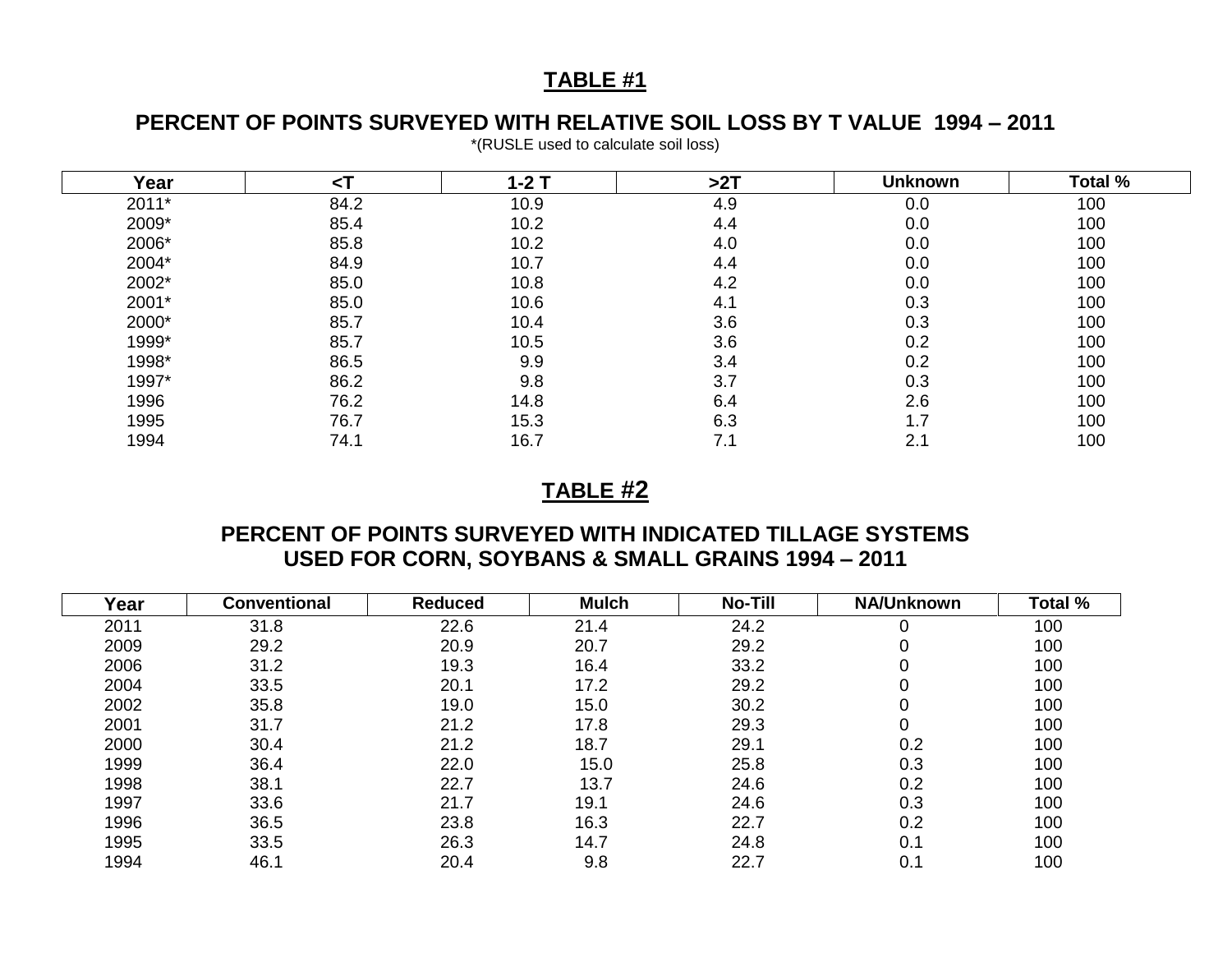## **TABLE #3**

## **PERCENT OF POINTS SURVEYED WITH INDICATED TILLAGE SYSTEMS USED FOR CORN CROP 1994 – 2011**

| Year | <b>Conventional</b> | <b>Reduced</b> | <b>Mulch</b> | No-Till | <b>NA/Unknown</b> | Total % |
|------|---------------------|----------------|--------------|---------|-------------------|---------|
| 2011 | 45.5                | 24.8           | 18.9         | 10.8    |                   | 100     |
| 2009 | 42.3                | 25.0           | 19.5         | 13.2    | 0                 | 100     |
| 2006 | 47.9                | 21.9           | 13.5         | 16.7    | 0                 | 100     |
| 2004 | 51.2                | 21.9           | 12.0         | 14.9    |                   | 100     |
| 2002 | 52.9                | 19.5           | 10.7         | 16.9    | 0                 | 100     |
| 2001 | 49.0                | 23.5           | 10.5         | 17.0    | 0                 | 100     |
| 2000 | 48.7                | 23.2           | 11.5         | 16.4    | 0.2               | 100     |
| 1999 | 56.2                | 21.3           | 8.5          | 13.7    | 0.3               | 100     |
| 1998 | 56.7                | 22.4           | 8.2          | 12.5    | 0.2               | 100     |
| 1997 | 50.4                | 22.6           | 12.3         | 14.4    | 0.3               | 100     |
| 1996 | 47.6                | 24.7           | 12.8         | 14.7    | 0.2               | 100     |
| 1995 | 44.3                | 27.7           | 11.0         | 16.9    | 0.1               | 100     |
| 1994 | 59.6                | 14.6           | 6.9          | 18.8    | 0.1               | 100     |

## **TABLE #4**

## **PERCENT OF POINTS SURVEYED WITH INDICATED TILLAGE SYSTEMS USED FOR SOYBEAN CROP 1994 – 2011**

| Year | <b>Conventional</b> | <b>Reduced</b> | <b>Mulch</b> | <b>No-Till</b> | <b>NA/Unknown</b> | Total % |
|------|---------------------|----------------|--------------|----------------|-------------------|---------|
| 2011 | 13.7                | 19.9           | 25.2         | 41.2           |                   | 100     |
| 2009 | 13.9                | 15.2           | 22.1         | 48.8           | 0                 | 100     |
| 2006 | 13.8                | 16.5           | 18.7         | 51.0           | 0                 | 100     |
| 2004 | 14.4                | 17.9           | 22.1         | 45.6           | 0                 | 100     |
| 2002 | 19.2                | 18.0           | 18.9         | 43.9           | 0                 | 100     |
| 2001 | 14.2                | 18.9           | 24.8         | 42.1           | 0                 | 100     |
| 2000 | 12.4                | 19.8           | 26.0         | 41.7           | 0.1               | 100     |
| 1999 | 16.4                | 23.2           | 21.9         | 38.3           | 0.2               | 100     |
| 1998 | 20.5                | 24.0           | 19.1         | 36.3           | 0.1               | 100     |
| 1997 | 16.0                | 22.0           | 26.3         | 35.3           | 0.4               | 100     |
| 1996 | 25.5                | 23.2           | 19.8         | 31.2           | 0.3               | 100     |
| 1995 | 24.3                | 25.5           | 17.3         | 32.7           | 0.2               | 100     |
| 1994 | 32.0                | 23.8           | 15.5         | 28.6           | 0.1               | 100     |